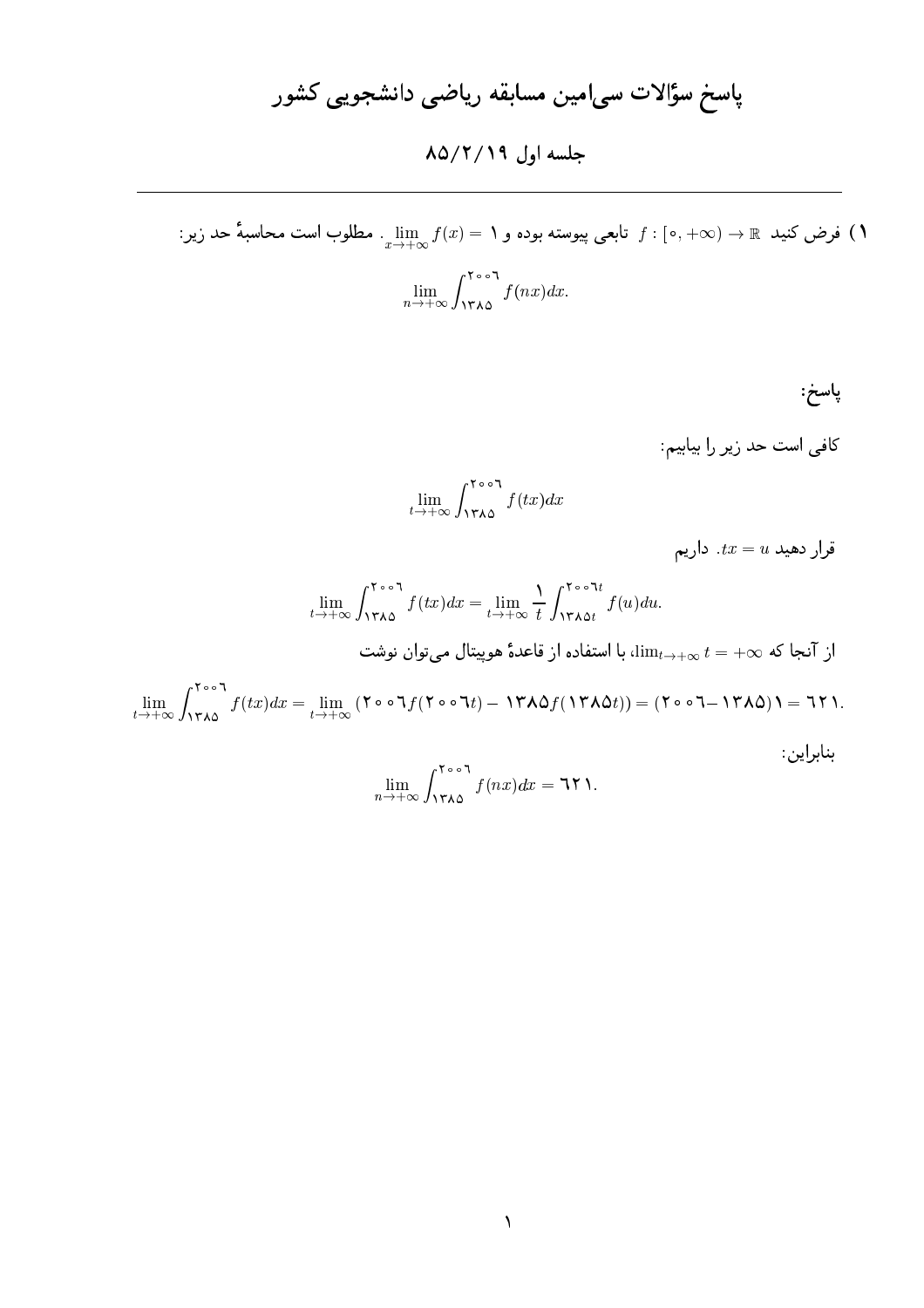#### جلسه اول ٨٥/٢/١٩

فرض کنید  $m\in\mathbb{N}$  ،  $c\in\mathbb{C}$  ،  $c\in\mathbb{C}$  ، و ۱ $|a_j|=|a_j|$  برای هر  $\mathfrak{p}\leq j\leq l$  . اگر  $\mathfrak{p}$ 

$$
\lim_{n \to +\infty} \sum_{j=1}^{m} a_j^n = c
$$

 $a_j = 1$  آنگاه  $c = m$  و برای هر  $j \leq j \leq m$  داریم

پاسخ:

با استنقراء روی m نشان می دهیم که یک دنباله  $\{k_\ell\}$  از اعداد طبیعی وجود دارد به طوری که  $0.1 \leq j \leq m$  برای هر  $\lim_{\ell \to \infty} a_i^{k_\ell} = 1$ 

اگر ۱ $m=0$ ، حکم بدیهی است. فرض کنید که حکم برای ۱ $m-1$  برقرار باشد. بنابر فرض استقراء یک دنباله مانند  $\{k_\ell\}$  وجود دارد به طوری که ۱ $a_j^{k_\ell} = \lim\limits_{n \to \infty} a_j^{k_\ell} = \min\limits_{j=1}^N a_j^{k_\ell}$  بدون از دست دادن کلیت، اگر لازم بود با گذر به یک زیردنبالهٔ  $\{k_\ell\}$ ، میتوانیم فرض کنیم ۱ $a_j^{k_\ell} = \lim_{j\to\infty} a_j^{k_\ell}$  برای هر ۱ $j\leq j\leq k$  و ی در آن  $b_m = b_m$  و ۱ $|b_m| = b_m$ . قرار دهید  $\lim_{k \to \infty} a_m^{k_\ell} = b_m$ 

$$
A = \{ (a_1^k, \ldots, a_{m-1}^k, a_m^k) : k \in \mathbb{N} \}.
$$

 $k\in\mathbb{N}$  میجموعهٔ نقاط حدی  $A$  باشد. واضح است که  $A'\in\mathbb{N}$  , ۱٬ برای هر  $A'\in\mathbb{N}$ از آنجا که ۱ $\lim_{r\to\infty} b_m^{k'_r} = |b_m|$ ، یک زیردنباله مانند  $\{k'_r\}$  موجود است است به طوری که ۱ $b_m^{k'_r} = b_m^{k'_r}$ . در نتیجه 'A ع '(A') ( (A')..., ۱). بنابراین یک زیردنباله مانند  $\{k_p\}$  موجود است به طوری که و لذا ۱ $\lim_{n\to\infty}a_j^{k_p}=a_j^{k_p}$  برای هر  $j\leq m$  . حال با استفاده از  $\lim_{n\to\infty}a_j^{k_p}=1$  برای هر  $(1,\ldots,1,1)$ فرض مسأله مے توان نوشت

$$
\lim_{p \to \infty} \sum_{j=1}^{m} a_j^{k_p+1} = c = \lim_{p \to \infty} \sum_{j=1}^{m} a_j^{k_p} = \sum_{j=1}^{m} 1 = m.
$$
\n
$$
\sum_{j=1}^{m} a_j = m \text{ mod } 1 \le j \le m \text{ mod } a_j^{k_p} = 1 \text{ mod } 1.
$$
\n
$$
\lim_{p \to \infty} a_j^{k_p} = \sum_{j=1}^{m} a_j^{k_p} = \sum_{j=1}^{m} a_j^{k_p} = \sum_{j=1}^{m} a_j^{k_p} = \sum_{j=1}^{m} a_j^{k_p} = \sum_{j=1}^{m} a_j^{k_p} = \sum_{j=1}^{m} a_j^{k_p} = \sum_{j=1}^{m} a_j^{k_p} = \sum_{j=1}^{m} a_j^{k_p} = \sum_{j=1}^{m} a_j^{k_p} = \sum_{j=1}^{m} a_j^{k_p} = \sum_{j=1}^{m} a_j^{k_p} = \sum_{j=1}^{m} a_j^{k_p} = \sum_{j=1}^{m} a_j^{k_p} = \sum_{j=1}^{m} a_j^{k_p} = \sum_{j=1}^{m} a_j^{k_p} = \sum_{j=1}^{m} a_j^{k_p} = \sum_{j=1}^{m} a_j^{k_p} = \sum_{j=1}^{m} a_j^{k_p} = \sum_{j=1}^{m} a_j^{k_p} = \sum_{j=1}^{m} a_j^{k_p} = \sum_{j=1}^{m} a_j^{k_p} = \sum_{j=1}^{m} a_j^{k_p} = \sum_{j=1}^{m} a_j^{k_p} = \sum_{j=1}^{m} a_j^{k_p} = \sum_{j=1}^{m} a_j^{k_p} = \sum_{j=1}^{m} a_j^{k_p} = \sum_{j=1}^{m} a_j^{k_p} = \sum_{j=1}^{m} a_j^{k_p} = \sum_{j=1}^{m} a_j^{k_p} = \sum_{j=1}^{m} a_j^{k_p} = \sum_{j=1}^{m} a_j^{k_p} = \sum_{j=1}^{m} a_j^{k_p} = \sum_{j=1}^{m} a_j^{k_p} = \sum_{j=1}^{m} a_j^{k_p} = \sum_{j=1}^{m} a_j^{k_p} = \sum_{j=1}^{m}
$$

$$
m = \sum_{j=1}^{m} a_j = \sum_{j=1}^{m} Re(a_j) \leq m
$$

و چون ۱ $e(a_j) \leq R$ ، تساوی فقط در صورتی برقرار است که ۱ $e(a_j) = R$ . حال با توجه به آنکه  $a_j$  ها روی  $0 \leq j \leq m$  دایره واحد هستند داریم ۱ $a_j = a_j = a$  برای هر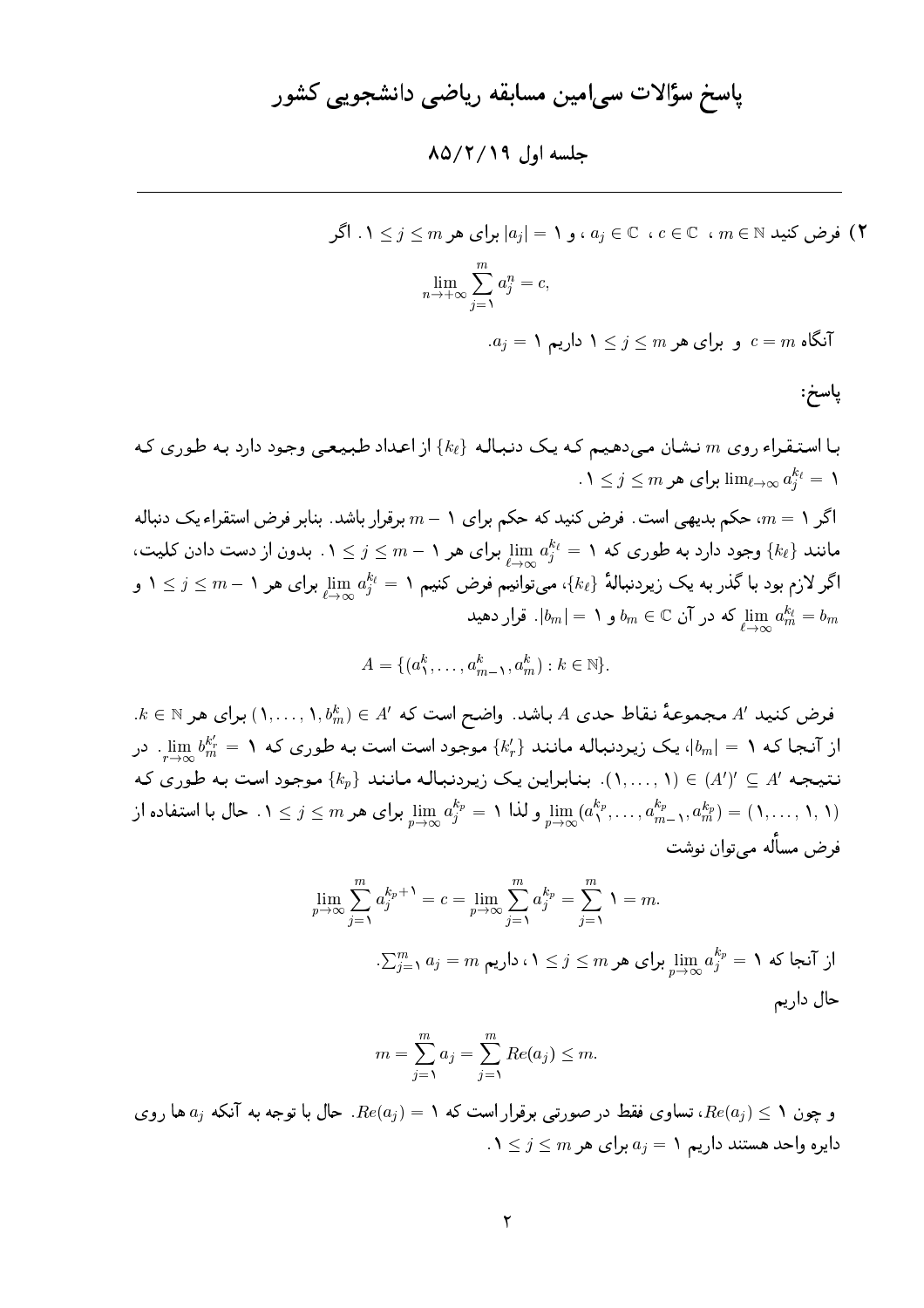جلسه اول ۸۵/۲/۱۹

ا فرض کنید R حلقهای جابهجایی و یکدار و دارای عضوی چون a باشد به گونهای که ۰ = ۱ – a - ۲ .. ثابت "  $J = R$  کنید اگر J، اید آلی از  $R$  باشد که حلقهٔ خارج قسمتی  $R/J$  حداکثر چهار عضو داشته باشد، آنگاه  $J = J$ .

پاسخ:

از فرض جابهجایی بودن  $R$  استفاده نمیکنیم. با در نظر گرفتن اعضای  $J, \lambda + J, a + J, a^{\dagger} + J, a^{\dagger} + J$ 

در حلقهٔ حداکثر چهار عضوی  $R/J$ ، معلوم میشود که دست کم دو تا از آنها با هم برابرند. پس دست کم یکی از ۱۰ =  $\left(\begin{matrix} 0\cr \mathsf{y} \end{matrix}\right)$  حالت زیر رخ میدهد:

$$
J = \mathbf{1} + J, \qquad J = a + J, \qquad J = a^{\mathsf{T}} + J, \qquad J = a^{\mathsf{T}} + J, \mathbf{1} + J = a + J, \qquad \mathbf{1} + J = a^{\mathsf{T}} + J, \qquad \mathbf{1} + J = a^{\mathsf{T}} + J, \n\begin{aligned}\na + J &= a^{\mathsf{T}} + J, & a + J &= a^{\mathsf{T}} + J, \na^{\mathsf{T}} + J &= a^{\mathsf{T}} + J, \na^{\mathsf{T}} + J &= a^{\mathsf{T}} + J.\n\end{aligned}
$$

در نتیجه دست کم یکی از اعضای زیر از  $R$  در J قرار دارند:

$$
\Lambda, a, a^{\dagger}, a^{\dagger}, a - \Lambda, a^{\dagger} - \Lambda, a^{\dagger} - \Lambda = a, a^{\dagger} - a, a^{\dagger} - a, a^{\dagger} - a^{\dagger}
$$
 (\*)

توجه می کنیم که هر یک از اعضای اخیر، حاصلضرب مناسبی از اعضای ۱، a، ۱ – a، و ۱ + a می باشد. رابطهٔ ۱ $(1-\alpha)(a-1)$  نشان میردهد که هر یک از اعضای اخیر و در نتیجه هر یک از اعضای لیست در R وارون پذیر است. به این ترتیب، J بهعنوان ایدالی از R و دارای دست کم یک عضو وارونپذیر از  $\left( * \right)$  $R$ ان، با  $R$  برابر است.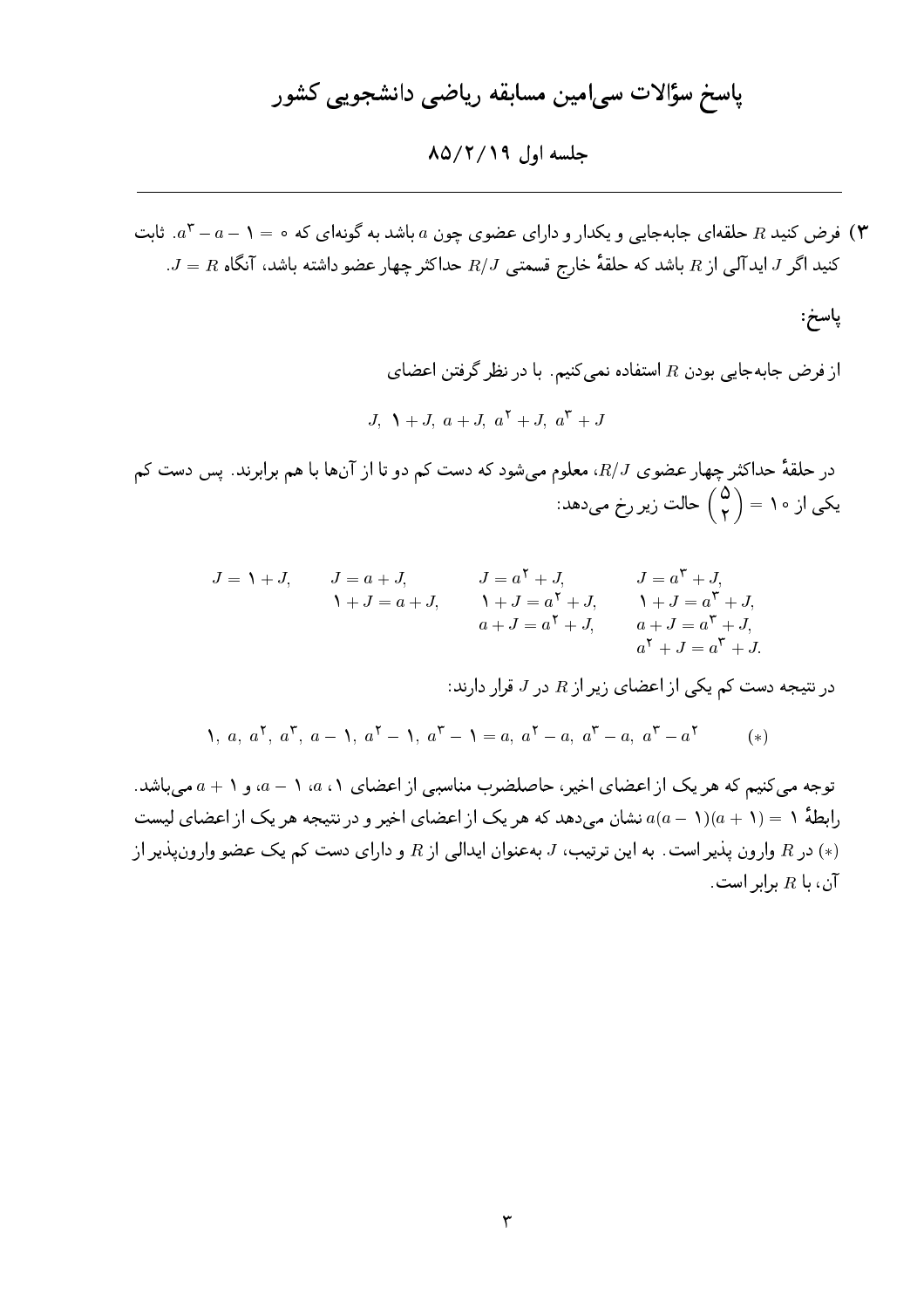جلسه اول ۸۵/۲/۱۹

ا) فرض کنید p و q دو عدد اول باشند به طوری که (۴ mod) ۱ = q و ۰ +  $p$  = r ثابت کنید ۲ ریشهٔ (۴ اولّیهای به پیمانهٔ  $p$ است.

پاسخ:

از آنجا که p یک عدد اول فرد است، داریم (mod p) ۱ = ۰ "۲". فرض کنید  $s$  کوچکترین عدد طبیعی باشد که (mod p) ۲  $s \equiv s + 1$ . خواهیم داشت  $\mathsf{y} = \mathsf{y} = \mathsf{y} = \mathsf{y} = \mathsf{y} = \mathsf{y}$ . به منظور حصول به یک تناقض، فرض کنید 7q > s حالات زیر را خواهیم داشت: حالت اول، ١ = ۶. در اين حالت خواهيم داشت ١ | p كه يك تناقض است. حالت دوم، ۲ = ۶. در این حالت خواهیم داشت ۳ = p که منجر به تناقض ۱ =  $q$  میشود. حالت سوم،  $q$  = 8. در این حالت معادلهٔ (mod p) \* = ٢ بر حسب  $x$  دارای جواب صحیح است و بنابراین ا = (1). از طرف دیگر داریم:  $(\frac{\mathsf{y}^q}{n}) = \mathsf{y}$ 

$$
\left(\frac{\mathbf{y}_q}{p}\right) = \left(\frac{\mathbf{y}_q}{p}\right)^q = (-1)^{\frac{q(p^{\mathsf{T}} - 1)}{\mathsf{A}}} = (-1)^{\frac{q(\mathsf{T}q)(\mathsf{T}q + \mathsf{T})}{\mathsf{A}}} = (-1)^{\frac{q^{\mathsf{T}}(q + 1)}{\mathsf{T}}} = -1
$$

که در تساوی آخر از (۴ mod) ۱ =  $q \equiv 1 \pmod{5}$  استفاده شده است. این هم یک تناقض است.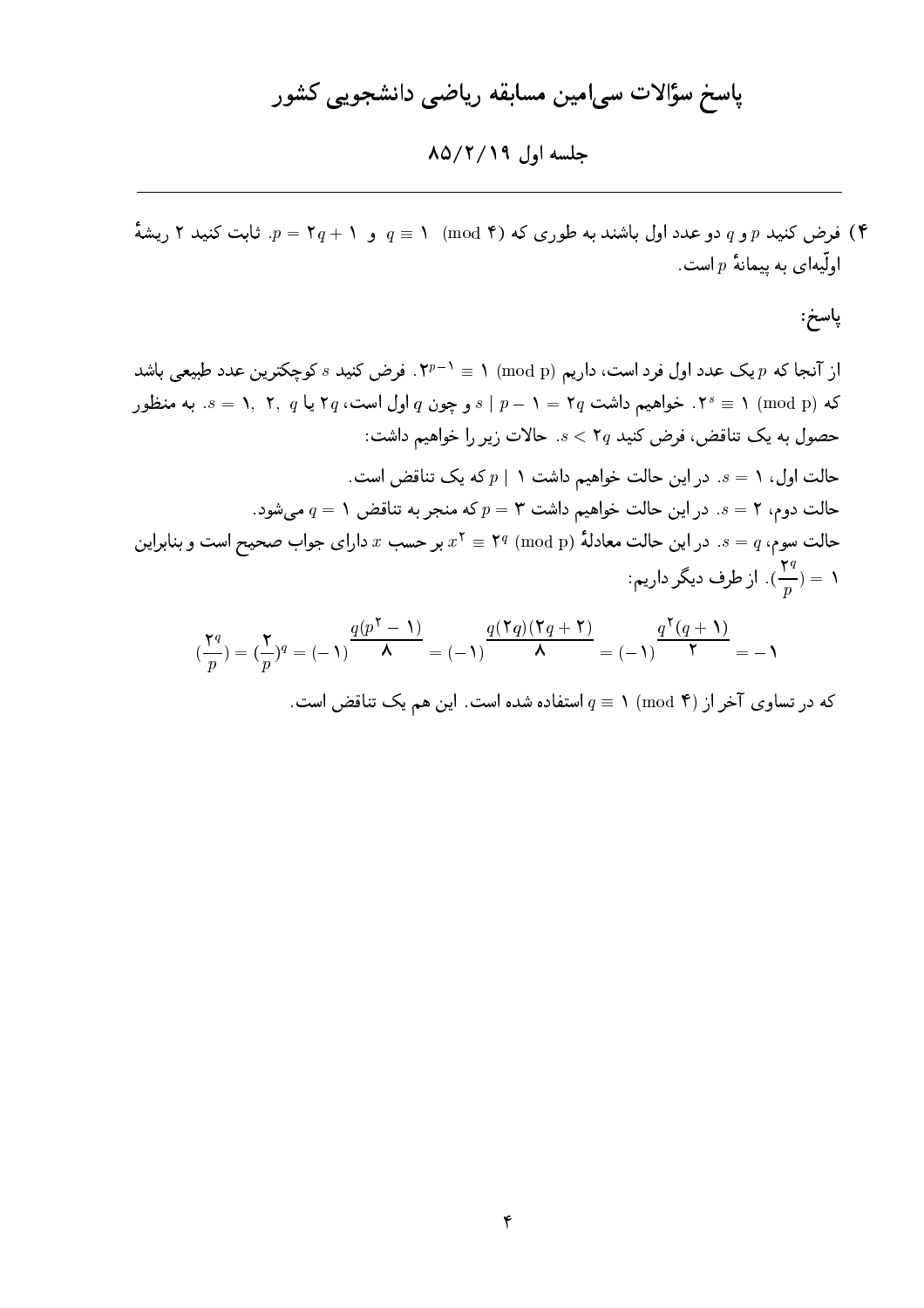### جلسه اول ۸۵/۲/۱۹

: ثابت کنید برای هر ۱ $m \geq n$  داریم  $( \Delta$ 

$$
\sum_{|k| < \sqrt{m}} \binom{\mathbf{v}_m}{m+k} \geq \mathbf{v}^{\mathbf{v}_{m-1}}
$$

 $\frac{1}{\tau}$ فرض کنید  $X_{\tau m}$  ب $X_{\tau}+X_{\tau}+X_{\tau}+X_{\tau}+X_{\tau}+X_{\tau}$  ها مستقل هستند و هر  $X_i$  مقادیر صفر و یک را با احتمال  $\frac{1}{\tau}$ میگیرد. واضح است که

$$
\mu = m \qquad \qquad \sigma^{\mathsf{Y}} = \frac{m}{\mathsf{Y}}
$$
\n
$$
\lambda = \sqrt{\mathsf{Y}} \quad \text{y} \quad \text{z}
$$

$$
P(|X - m| \ge \sqrt{m}) \le \frac{1}{\mathsf{Y}}
$$

| ×            |    |
|--------------|----|
|              |    |
|              |    |
| I<br>×<br>۰. | ۰, |

$$
P(|X - m| < \sqrt{m}) \ge \frac{1}{\mathsf{Y}} \qquad \qquad *
$$

از طرفی

$$
P(|X - m| < \sqrt{m}) = \sum_{|k| < \sqrt{m}} \binom{\mathbf{Y}m}{m+k} \left(\frac{\mathbf{Y}}{\mathbf{Y}}\right)^{\mathbf{Y}m}
$$

با توجه به  $*$  نتيجه ميشود

$$
\sum_{|k|<\sqrt{m}} \left(\frac{\mathbf{Y} m}{m+k}\right) (\frac{\mathbf{Y}}{\mathbf{Y}})^{\mathbf{Y} m} \geq \frac{\mathbf{Y}}{\mathbf{Y}}
$$

پس حکم نتيجه ميشود.